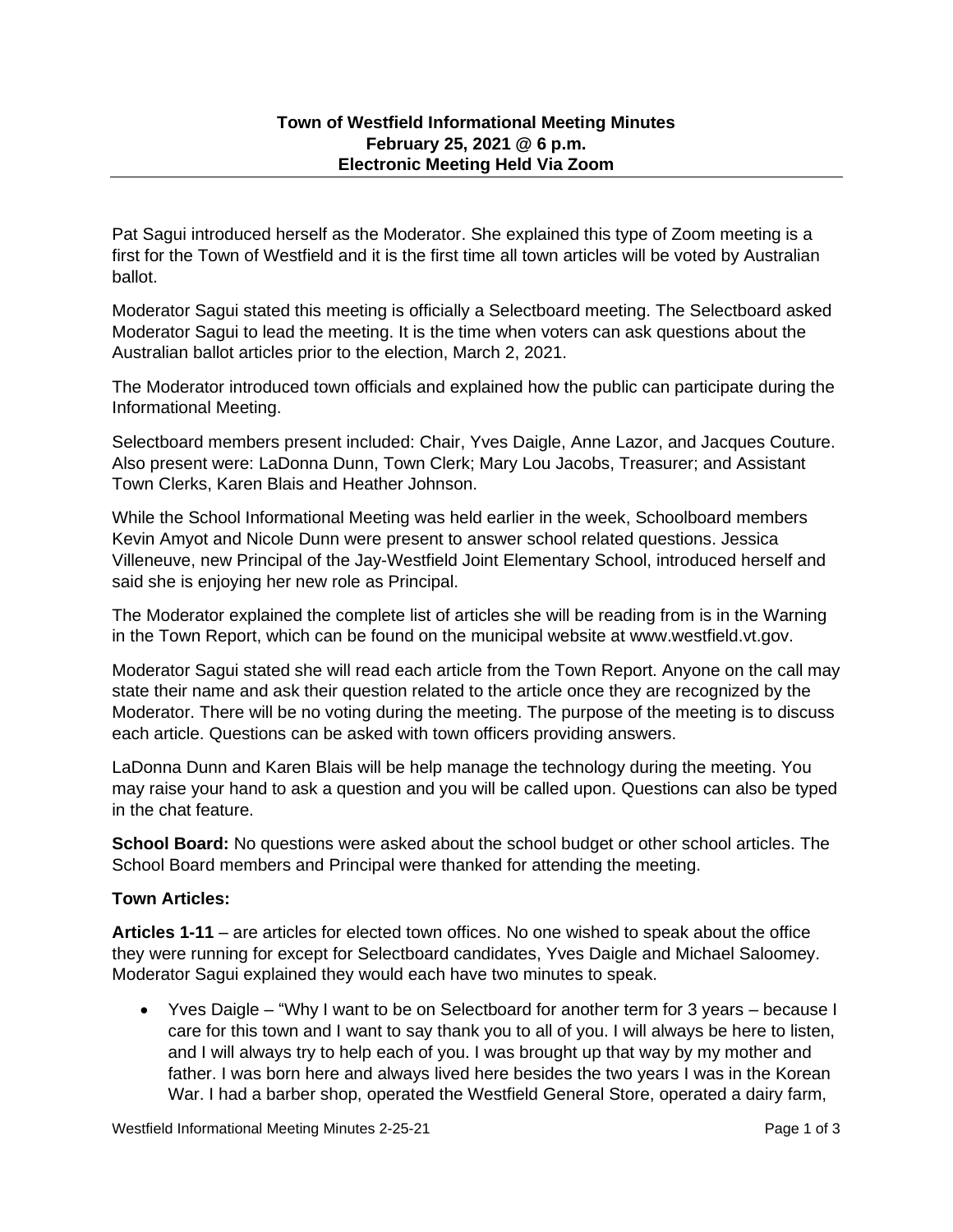and operated a grain store for the farmers. If elected, I will always put Westfield first and ahead of my own agenda and with all of your help we will continue to make Westfield an affordable place for our families to live. I would appreciate your vote."

• Michael Saloomey – "Some of you may or may not know me. I wanted to give you some of my background and how it is relevant to the position on the Selectboard. I spent over 30 years as a Senior Engineering Manager in a large corporation managing a budget of 2.5 million dollars. During that time, I also was a small business owner for six years. I was the President of the Smugglers Area Chamber of Commerce in Jeffersonville, served as Vice President of a Christian summer camp, Treasurer of a Christian daycare, currently a church Elder and Treasurer of the Lowell Bible Church and have trained business managers from several states and many countries around the world. I believe at every level of government we can benefit from new and different views on issues that manage our towns, states, and country. With all due respect to the current Selectboard, I'd like to be considered for the position on the Selectboard."

LaDonna stated the Town of Westfield is looking for an Auditor, a Lister, and a Town Health Officer. If interested in those positions, please talk to your Selectboard members, or come into the Town Office for more information. LaDonna explained, if you want to be elected as an Auditor or Lister, seven people need to write your name in on the ballot and you will be elected. If interested in the Town Health Officer position, submit a letter of interest and the Selectboard will make a recommendation to the State Health Commissioner who fills that position.

Yves Daigle made a complimentary statement about past Auditor, Joe Falworth. Joe has moved out of state, so we need another auditor. We currently have Karen O'Donnell and Kay Courson. Kay has stated this is her last term. Yves stated Kay has been an exceptionally good Auditor. He said when Kay retires, Karen may also. Yves stated the Selectboard is concerned because they are having a hard time finding even one auditor, so how will they find three? Kay suggested in the future the Town may have to go with a professional CPA firm that does audits. Yves said, if we do, we must prepare ourselves for \$30,000 or more for a company to do this work. He is asking the people of Westfield to be prepared for this as it has proven extremely hard to find an auditor.

**The Moderator read through Articles 12-15.** There were no questions or comments.

**Article 16** – \$600 to Green Mountain Farm to School: Rosemary Croizet commented, normally at Town Meeting if we want to change the amount, we make a motion. Can we still do this? Moderator Sagui replied, no, amendments cannot be made to Australian ballot articles. Whatever the amount is printed on the ballot, that is the amount voted yes or no on Election Day.

**Moderator Sagui read through Articles 17-27**. There were no questions or comments.

**Article 28** - \$550 to Old Stone House Museum: Rosemary Croizet commented the Orleans Historical Society has an amazing online presence and a great outside venue for activities.

**Moderator Sagui read Article 29.** There were no questions or comments.

**Article 30** - \$500 to Orleans County Fair: Yves Daigle asked if there was going to be a fair this year. Jacques Couture commented that is one of the reasons fair officials are looking for